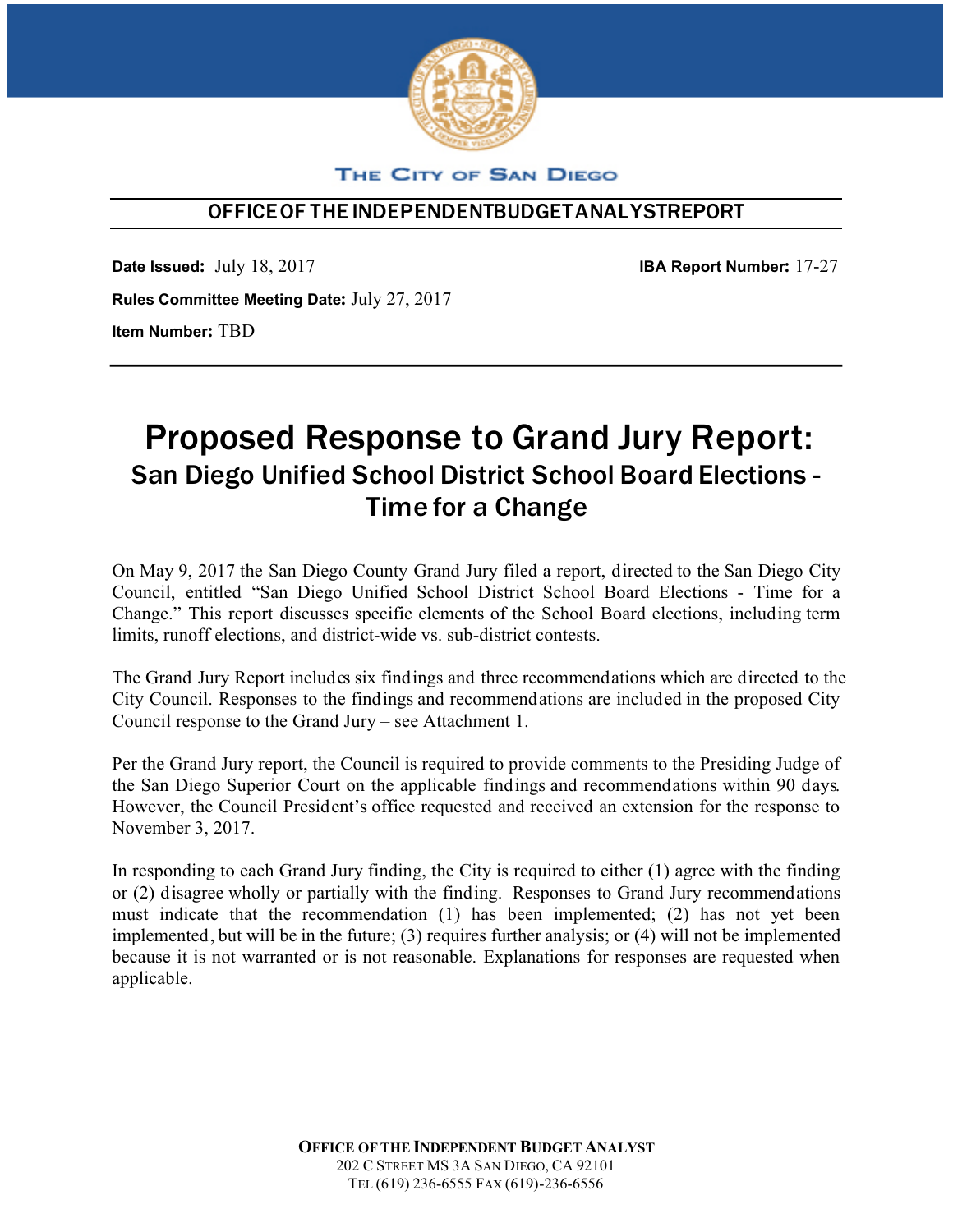Our office prepared the attached proposed Council response for Rules Committee review. We request the Committee provide feedback and forward its approved proposed response to the full City Council.

Fiscal & Policy Analyst

 $VED: Andrea Tevlin$ **Independent Budget Analyst** 

Attachments:

- 1. Proposed City Council Response to San Diego County Grand Jury Report titled "San Diego Unified School District School Board Elections - Time for a Change"
- 2. San Diego County Grand Jury Report titled "San Diego Unified School District School Board Elections - Time for a Change"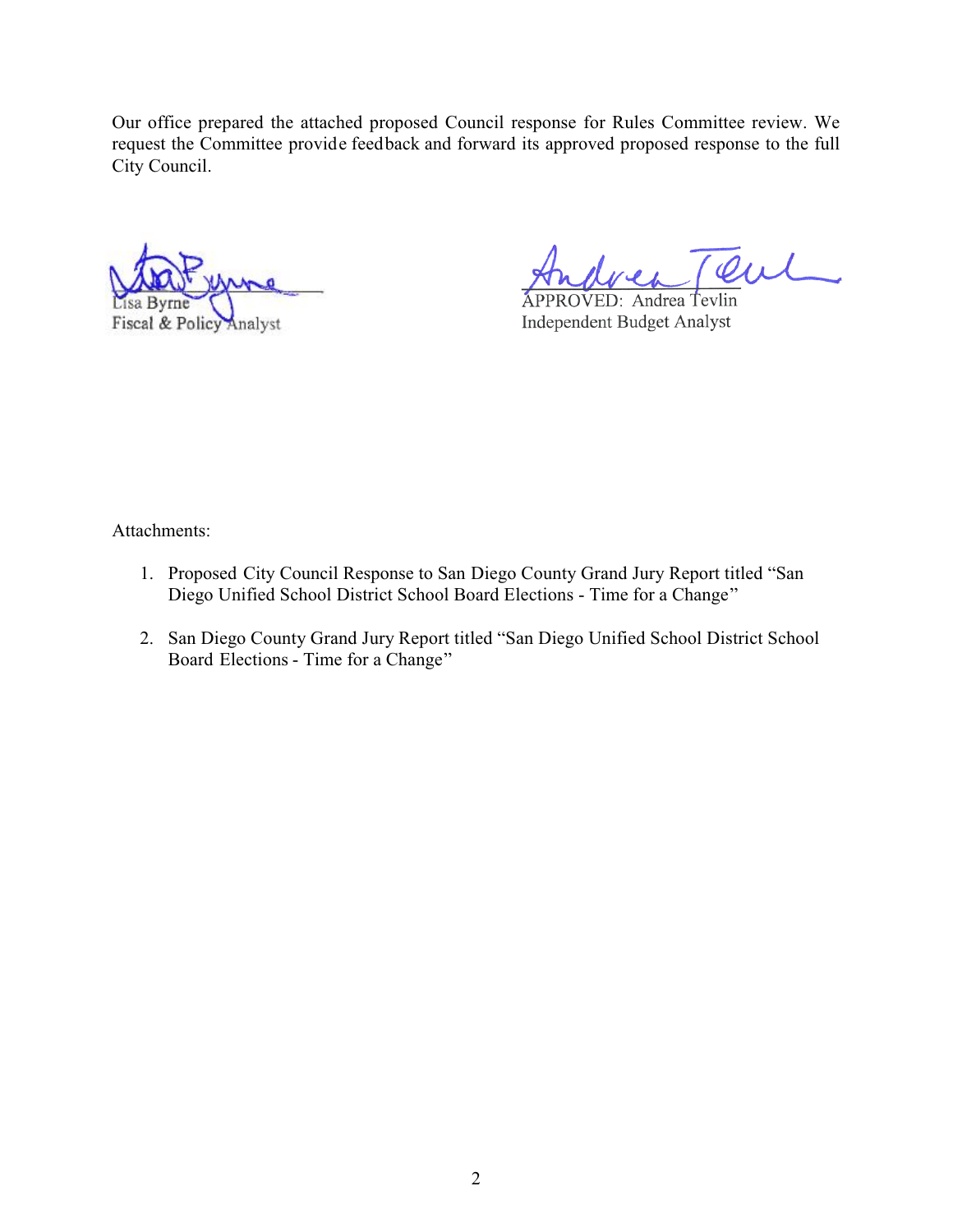#### **Proposed City Council Response to San Diego County Grand Jury Report Titled "San Diego Unified School District School Board Elections - Time for a Change"**

Pursuant to California Penal Code section 933(c), the San Diego City Council provides the following responses for the findings and recommendations to the City Council that are included in the above referenced Grand Jury Report:

#### **FINDINGS 01 THROUGH 06**

Below are the City Council's responses to Findings 01 through 06:

**Finding 01:** *The San Diego Unified School District election process does not always result in board members who reflectthe diversity ofthe district's population.*

#### **Response: The City Council agrees with the Grand Jury's finding.**

**Finding 02:** *Because ofthe high costofcompeting in two election campaigns, supportand financial backing is often required from special-interest groups.*

#### **Response: The City Council partially disagrees with the Grand Jury's finding.**

Although costs spent on election campaigns can be high, financial backing from special-interest groups or others is not required. Groups that wish to support candidates can do so in compliance with elections laws.

#### **Finding 03:** *Term limits enable more citizens to take partin school governance.*

#### **Response: The City Council partially disagrees with the Grand Jury's finding.**

Because name recognition can be helpful to incumbent candidates, term limits could allow more people to become board members. However, there are other ways to be involved in school governance besides being a board member.

**Finding 04:** *By instituting sub-district electionsand termlimits, a large partofthe elections process will be returned to the people.*

#### **Response: The City Council disagrees with the Grand Jury's finding.**

The current procedures for selecting board members, as part of an elections process, is fundamentally instituted in the people. Implementing the Grand Jury's recommended changes to the elections process may not mean that the citizenry as a whole would have an enhanced role. However, limiting district electors to voting only in their sub-district races would strengthen the voting influence of those subdistricts.

**Finding 05:** Term limits broaden the pool of people involved in the schools boards.

#### **Response: The City Council partially disagrees with the Grand Jury's finding.**

See response to Finding 03.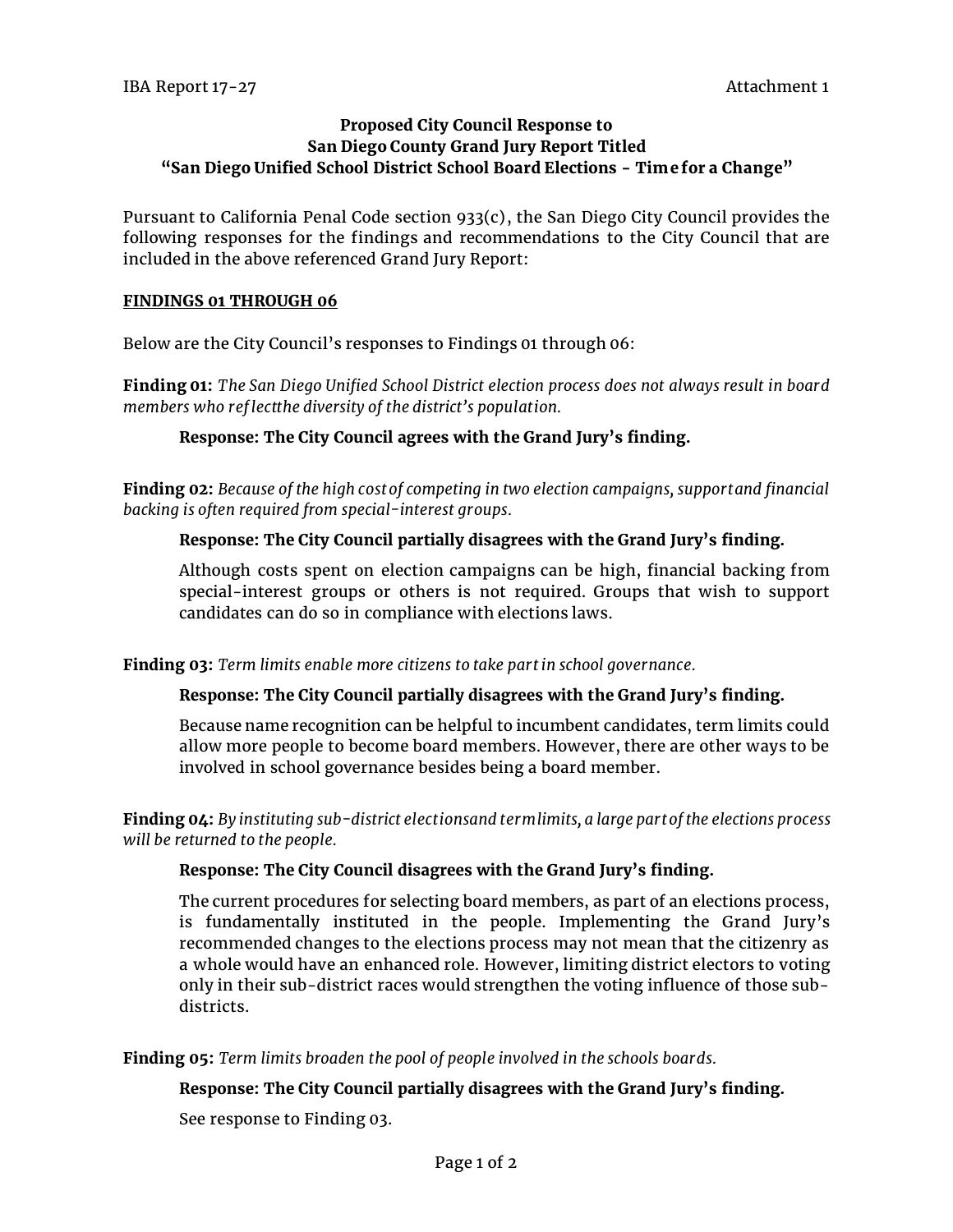#### **Proposed City Council Response to San Diego County Grand Jury Report Titled "San Diego Unified School District School Board Elections - Time for a Change"**

**Finding 06:** *School board positions were not intended to be a long-term careerposition.*

#### **Response: The City Council partially disagrees with the Grand Jury's finding.**

School board positions are intended to be a means for providing leadership through a democratic process, including citizen input and varied viewpoints, and are not commonly viewed as long-term career positions. However, Charter section 66 (and its seven amendments since 1931) has never included term limits for San Diego Unified School District board members.

#### **RECOMMENDATIONS 17-28 THROUGH 17-30**

Below are the City Council's responses to Recommendations 17-28 through 17-30:

**Recommendation 17-28:** *Consider placing a measure on a future ballot to allow the voters to decide whetherto amend the San Diego City Charterto change the election process forthe San Diego Unified School District School Board Elections, allowing only citizens in their sub-districts to elect representation directly from theirsub-district.*

#### **Response: The recommendation has been implemented.**

The Council recently considered a similar proposal in March 2017 and decided not to take any action to implement the item. This issue could be considered as part of the normal ballot measure process at a later date.

**Recommendation 17-29:** *Consider placing a measure on a future ballot to allow the voters to decide whether to amend the San Diego City Charter to allow a San Diego Unified School District boardcandidate who receivesa majorityofthe votesin theirsub-districtduring the primaryelection be considered elected.*

#### **Response: The recommendation will not be implemented because it is not warranted.**

In the November 2016 general election, voters approved the opposite approach for the City of San Diego races for Mayor, Councilmembers, and City Attorney. With the approval of Measure K, a runoff for each race will now be required for the two candidates receiving the most votes in the primary. Previously, runoff elections were not required if a candidate in a given race received a majority vote in the primary.

**Recommendation 17-30:** *Consider placing a measure on a future ballot to allow the voters to decide whetherto amend the San Diego City Charterto limitthe numberofterms San Diego Unified School DistrictSchool Board Trustees can serve.*

#### **Response: The recommendation has been implemented.**

See response to Recommendation 17-28.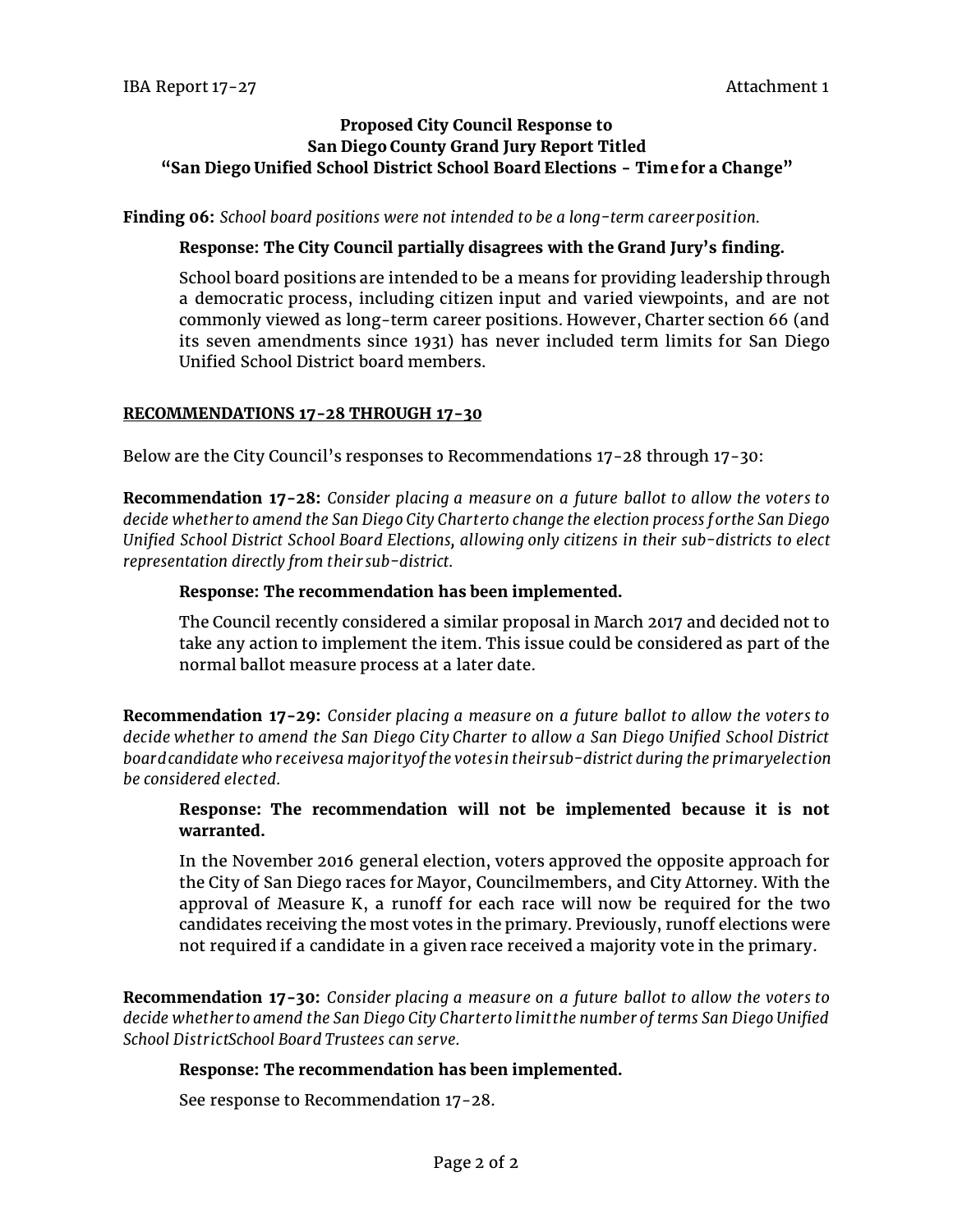# **SAN DIEGO UNIFIED SCHOOL DISTRICT SCHOOL BOARD ELECTIONS TIME FOR A CHANGE**

# *SUMMARY*

The 2016/2017 San Diego County Grand Jury (Grand Jury), in response to several citizen complaints, investigated the election process of the San Diego Unified School District (SDUSD) School Board Trustees. While studying the election process, the Grand Jury also identified a peculiar relationship between the school board and the City of San Diego. The City of San Diego has no control over the San Diego Unified School District, yet since 1939 the School District's election rules are controlled by provisions of the San Diego City Charter. As a result of the existing election process, some problems have emerged.

The diversity within the SDUSD student population has not always been reflected among school board trustees. Clearly, the sub-district primary election reflects the will of that sub-district's voters.However, when the top two candidates from the sub-district are forced to compete in an at-large citywide general election, the sub-district's winning candidate from the primary election may lose in the runoff. Furthermore, the citywide election can become an enormous financial burden for the candidate. In heavily contested school board elections, financial backing is usually needed from unions, business groups, or other special-interest organizations. The Grand Jury believes that sub-district elections alone would assure that specific concerns of each region are represented. Therefore, the Grand Jury recommends that all SDUSD school board trustee candidates be elected only from within their home sub-district.

Once elected, SDUSD board members serve a four-year term with no limit to the number of times they can be re-elected. Term limits have been adopted for many other elected positions in San Diego County but not in the SDUSD. In the past, some SDUSD board positions have been held by the same individual for more than 16 years. The Grand Jury believes that a long, uninterrupted service by a single member of the school board does not effectively serve the district's students and recommends that the San Diego City Charter be amended to include term limits for the SDUSD Board of Trustees.

# *INTRODUCTION*

The Grand Jury studied the election process for the School Board of Trustees of the San Diego Unified School District. The jury's analysis included a review of current practices and procedures that govern election of the trustees to the school board.

# *PROCEDURE*

The Grand Jury collected and reviewed information from the following sources: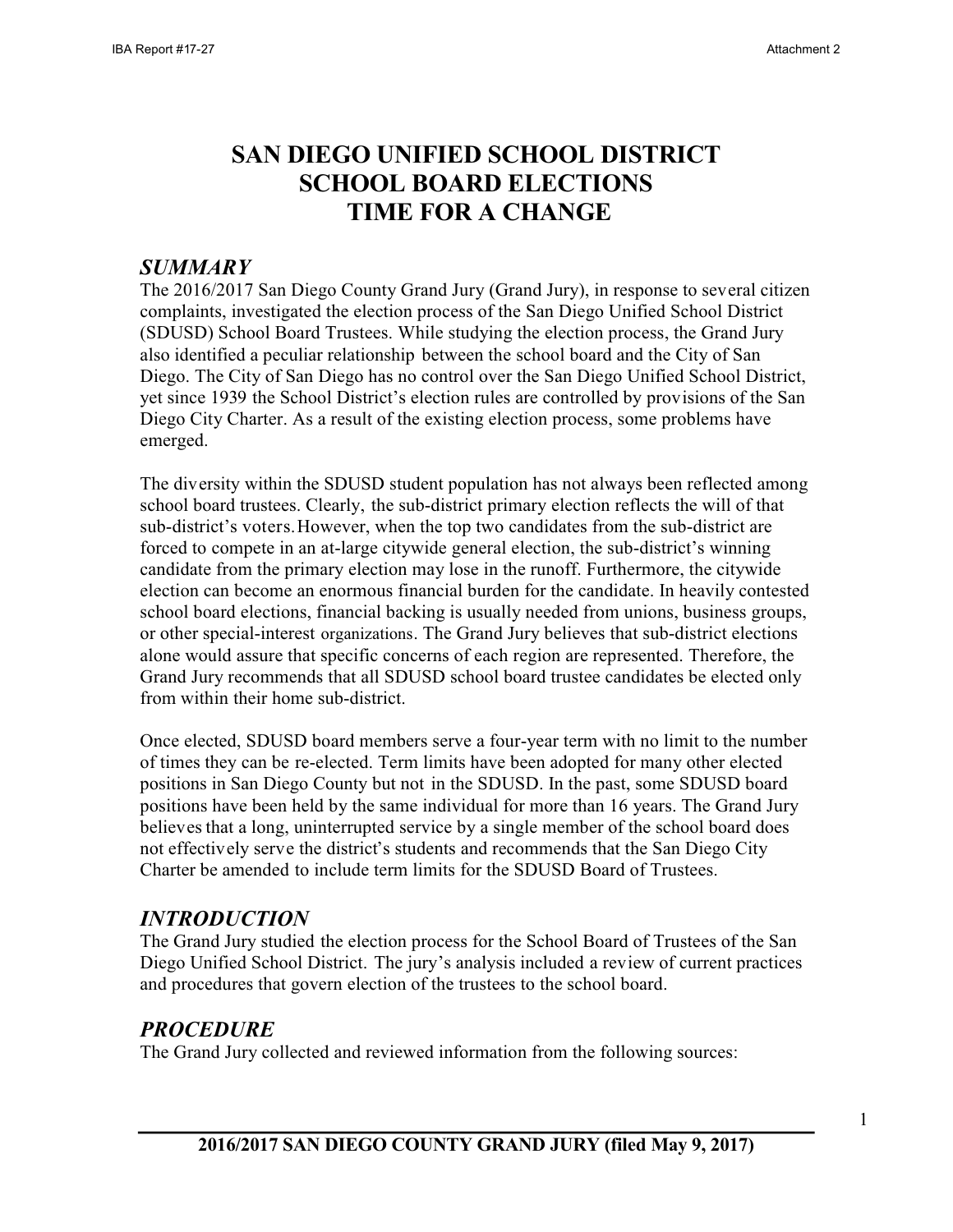- Other large school districts' election practices and procedures in the State of California.
- Sections of the California State Education Code relating to the election of School Board Trustees.
- Sections of the San Diego City Charter that pertain to the School Board Trustee elections.
- Filing forms used by the San Diego County Clerk's Office for the School Board Trustee position.
- Published articles on term limits and board elections.
- San Diego City Attorney's office.

The following were interviewed:

- Personnel from the San Diego Unified School District.
- Members of the San Diego City Council
- Community members.

# *DISCUSSION*

### *School board roles*

The Grand Jury believes that, essentially, school boards must first and foremost look out for the students of their district. Education should not be a line item but the main objective before the board. When making decisions about school programs, school boards should incorporate their community's view of what students should know and be able to do. Board members should be accessible to the public and accountable for the performance of their schools. Board members are the watchdog for their communities, ensuring that students get the best education for the tax dollars spent.<sup>1</sup>

# *Election*

There is a movement toward school board elections that allow the demographics of subdistricts or regions to be fairly represented. Recently, minority residents in other cities have felt that they were not equally represented. Under the California Voting Rights Act, they have successfully sued their local school districts for conducting at-large citywide school board elections in addition to primary elections. They claimed their voting strength was diluted by at-large elections. Subsequently, to avoid facing potential legal action, many districts have switched to trustee elections in which only voters residing in a specific geographic area within that school district can cast votes for candidates who must also reside in that specific geographic area.

The San Marcos Unified School District is in the process of switching from at-large to sub-district or region elections in response to a lawsuit filed challenging its election

<sup>&</sup>lt;sup>1</sup> [http://www.centerforpubliceducation.org/You-May-Also-Be-Interested-In-landing-page-level/Audience-](http://www.centerforpubliceducation.org/You-May-Also-Be-Interested-In-landing-page-level/Audience-The-Public-YMABI/The-Role-of-School-Boards)[The-Public-YMABI/The-Role-of-School-Boards](http://www.centerforpubliceducation.org/You-May-Also-Be-Interested-In-landing-page-level/Audience-The-Public-YMABI/The-Role-of-School-Boards) (accessed 1/10/17)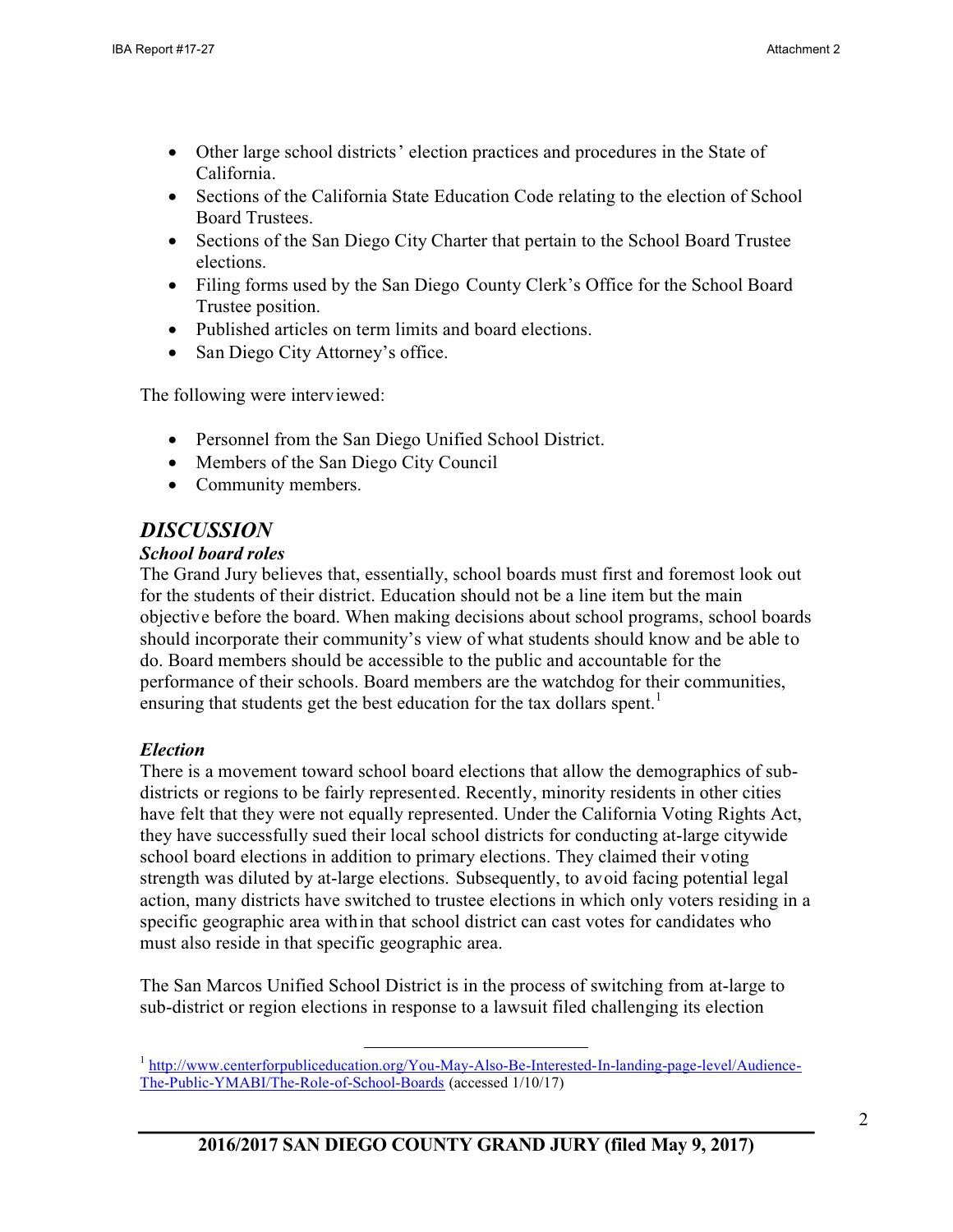process. The lawsuit argued that the current election system was a disadvantage to Latino voters and candidates in violation of the California Voting Rights Act. Beginning in 2018, San Marcos will elect school board members only from within the specific area they represent. The Grand Jury urges the San Diego Unified School District to move accordingly, or citizens could initiate a lawsuit.

Currently, SDUSD is divided into five sub-districts with school board candidates running first in the sub-district where they reside. Regardless of whether a candidate gets more than 50 percent of the votes in the sub-district primary, the two top vote-getters must run again in the November citywide general election. Currently, citizens who cast their votes in the primary may see their vote superseded in the general election.

Election costs for a candidate can run anywhere from  $$500<sup>2</sup>$  to more than \$350,000.<sup>3</sup> Some candidates can be overwhelmed by the costs and energy required of two separate elections. Also, candidates must appeal to more than 300,000 registered voters in the second, citywide campaign, a far greater number than in their sub-district. Name recognition can add a tremendous advantage. For instance, a study has shown school board incumbents have an 80 percent edge for reelection.<sup>4</sup>

Furthermore, school board elections can be heavily influenced by unions and other special-interest groups. While this may be unavoidable, the Grand Jury believes that by instituting sub-district elections and term limits, a large part of the election process will be returned to the people. The Grand Jury also believes that school board members should be elected directly by their sub-district.

The Grand Jury believes that the change to a sub-district election could influence other changes. For example, the number and boundaries of sub-districts might need to be adjusted to ensure a fairer representation based on demographics of each district population. There also may be a need to increase the number of sub-districts to reflect higher student populations in some areas of the city.

San Diego voters previously elected City Councilmembers in the same way that SDUSD currently does; councilmembers were elected citywide. In 1988, voters approved amending the City Charter so that only people who live in a particular district elect a council member to represent that district. The SDUSD election change would mirror the City Council election process. Changes to the SDUSD election process require a change to the City Charter. A Charter Review Commission proposes a revision to the charter, and the governing body must then vote to place such a measure on the ballot. Any change then goes before the voters.

<sup>&</sup>lt;sup>2</sup> [https://ballotpedia.org/San\\_Diego\\_Unified\\_School\\_District\\_elections\\_\(2016\)](https://ballotpedia.org/San_Diego_Unified_School_District_elections_(2016)) (accessed 11/21/16)

<sup>&</sup>lt;sup>3</sup> [http://www.voiceofsandiego.org/topics/education/teachers-unions-maintain-grip-on-county \(](http://www.voiceofsandiego.org/topics/education/teachers-unions-maintain-grip-on-county)accessed 11/9/16)

<sup>&</sup>lt;sup>4</sup> https://ballotpedia.org/Analysis of incumbency advantage in the 2014 school board elections (accessed 10/27/16)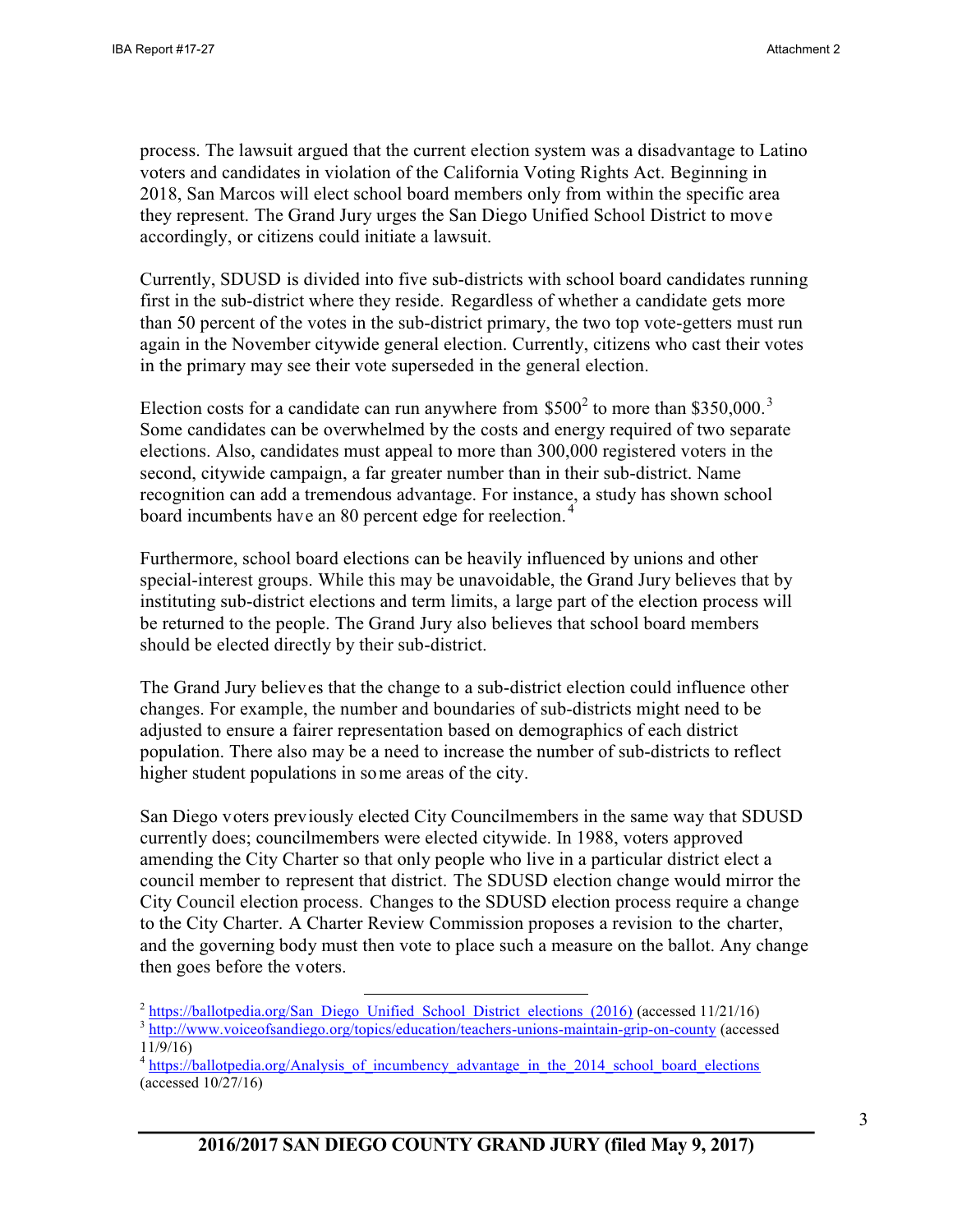As a comparison, the Grand Jury examined the method of election of the four largest unified school districts in the State of California. The districts listed in order of size are as follows: Los Angeles Unified, San Diego Unified, Long Beach Unified, and Fresno Unified. Three of these districts, Los Angeles, Long Beach, and Fresno, all elect school board members only by regions or sub-districts.

### *Term limits*

Term limits are far from a new idea, having roots in ancient Greece and Rome. Members of the first United States Congress, under the Articles of Confederation, were subject to term limits. In general, surveys show 67 percent or more of voters approve of term limits nationwide.<sup>5 6 7</sup><sup>8</sup> Term limits have been approved almost everywhere they have been on the ballot. Concerned citizens see term limits as a positive structural reform.

The Grand Jury believes that term limits lead to healthier school boards because they provide periodic injections of new energy, ideas, and leadership. Voters in the Sweetwater Union High School District, the largest secondary school district in California, passed a ballot Measure CC for term limits for school board trustees in the 2016 November election. The measure passed with 84.98 percent approval.

In 1992, the City of San Diego voters approved term limits for City Councilmembers and the Mayor. In 2010, county voters approved term limits for members of the San Diego County Board of Supervisors. The Grand Jury found that one benefit of term limits is greater participation or involvement of the community. The importance of term limits for school board members cannot be stressed enough; it keeps the most current interests of students in mind, allows parents and educators innovative input, and makes the system open to more people from a variety of professions and backgrounds.

The Grand Jury believes that limiting one person's service will create positive change, guarantee new voices, and allow new perspectives to be considered by the board. There is a perception among some that being in office for decades allow some board members to grow complacent and out of touch. Being a school board member is powerful. Even a little power can lead to abuse or simply give the perception of abuse. Either is dangerous.

Also, the Grand Jury believes that the position of a school board trustee is not intended to be a career. It is a service, an opportunity to participate in our public school system and to

<sup>8</sup>[http://www.theadvocate.com/baton\\_rouge/news/education/article\\_b0b4962d-6e2e-5ad0-8a2b-](http://www.theadvocate.com/baton_rouge/news/education/article_b0b4962d-6e2e-5ad0-8a2b-2548cbe354d3.html)[2548cbe354d3.html](http://www.theadvocate.com/baton_rouge/news/education/article_b0b4962d-6e2e-5ad0-8a2b-2548cbe354d3.html) (accessed 11-1-16).

<sup>5</sup>Amanda Manton, "Term Limits in the United States," *ESSAI*: Vol. 12, Article 25, 2014.

<sup>&</sup>lt;sup>6</sup> <http://lasvegassun.com/news/2008/jul/29/school-board-feel-effects-double-dose-term-limits/>(accessed 11-1-16).

<sup>&</sup>lt;sup>7</sup> http:/[/www.smartvoter.org/2007/03/06/ca/la/meas/LAUSD-L/](http://www.smartvoter.org/2007/03/06/ca/la/meas/LAUSD-L/) (accessed 11-1-16).

<sup>9</sup> Election results from San Diego County Elections Office,

[http://www.sdvote.com/content/rov/electioninfo/transform.htm?paramVol1=local\\_meas\\_3.xsl](http://www.sdvote.com/content/rov/electioninfo/transform.htm?paramVol1=local_meas_3.xsl) (accessed 3-7-16).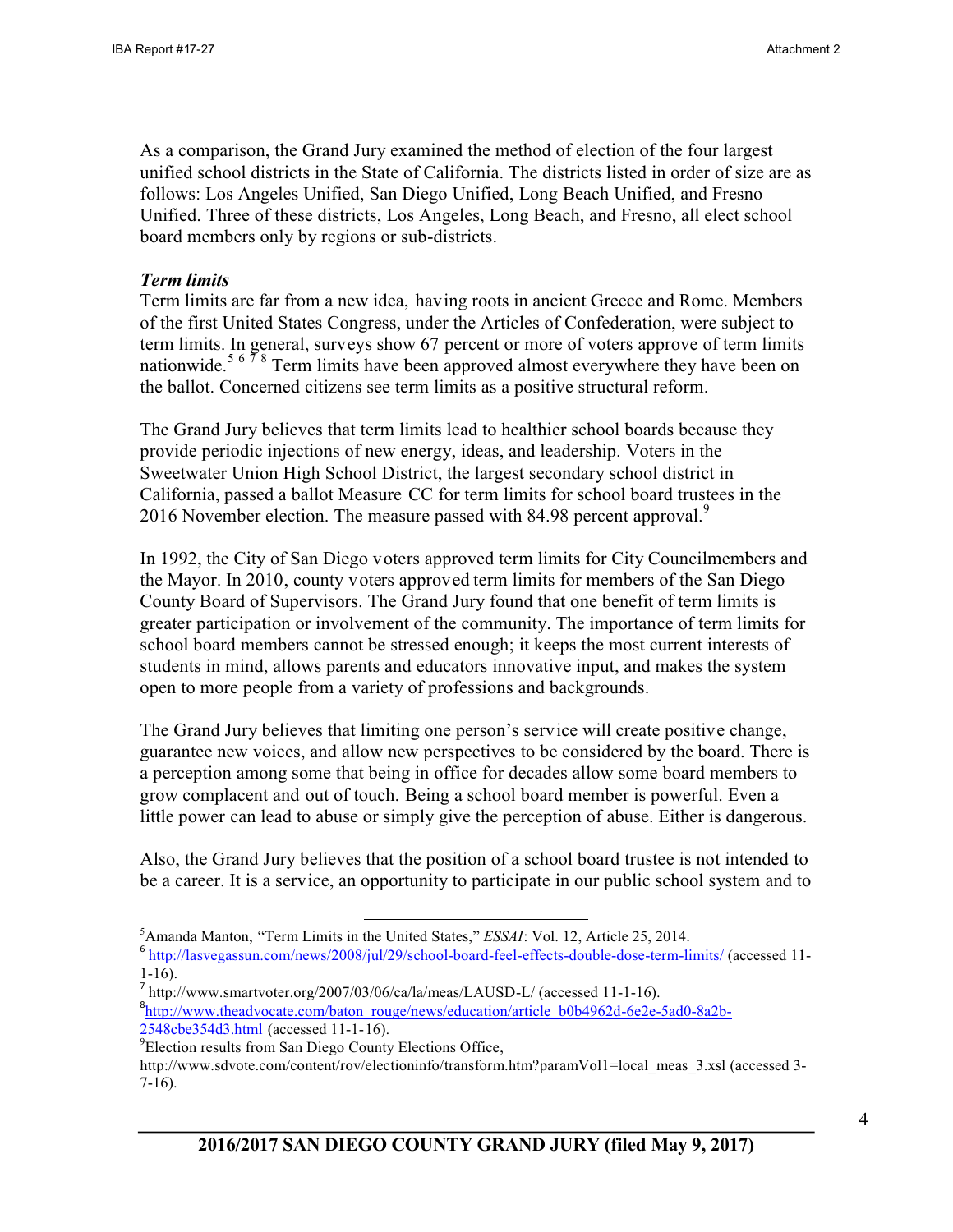contribute to the democratic processes of our public schools. It is a guardianship monitoring our resources in the best possible way, to educate young people and make sure that every student has the opportunity for a good future.

On March 3, 2017, four members of the San Diego City Council announced plans for reforms to the SDUSD trustees' election process. The four members proposed a ballot measure to amend the City Charter to bring uniformity to the SDUSD trustee and City Council election process and to impose term limits. Unfortunately, the plan was defeated. The Grand Jury encourages the San Diego City Council to reconsider an amendment to the City Charter for the benefit of San Diego's students.

### *FACTS AND FINDINGS*

| Fact:              | The San Diego Unified School District election process is regulated by the<br>1939 San Diego City Charter.                                                                                                                  |  |
|--------------------|-----------------------------------------------------------------------------------------------------------------------------------------------------------------------------------------------------------------------------|--|
| <b>Fact:</b>       | The San Diego Unified School District is divided into five sub-districts.                                                                                                                                                   |  |
| <b>Fact:</b>       | The top two candidates who win a local sub-district school board primary<br>election must then also compete in a citywide general election, even if one<br>of them receives more than 50 percent of the sub-district votes. |  |
| <b>Fact:</b>       | Some school districts have been forced to amend their election process by<br>lawsuits claiming unfair representation according to the demographics<br>candidates represent.                                                 |  |
| <b>Finding 01:</b> | The San Diego Unified School District election process does not always<br>result in board members who reflect the diversity of the district's<br>population.                                                                |  |
| <b>Fact:</b>       | The cost to run two campaigns, one in the sub-district primary election<br>and one in the citywide general election, can be prohibitive for candidates.                                                                     |  |
| Finding 02:        | Because of the high cost of competing in two election campaigns, support<br>and financial backing is often required from special-interest groups.                                                                           |  |
| <b>Fact:</b>       | Incumbents enjoy an 80 percent chance of reelection by name recognition<br>alone.                                                                                                                                           |  |
| <b>Fact:</b>       | There are no term limits for San Diego Unified School District board<br>trustees.                                                                                                                                           |  |
| Fact:              | The San Diego City Councilmembers, Mayor, and County Board of<br>Supervisors have term limits.                                                                                                                              |  |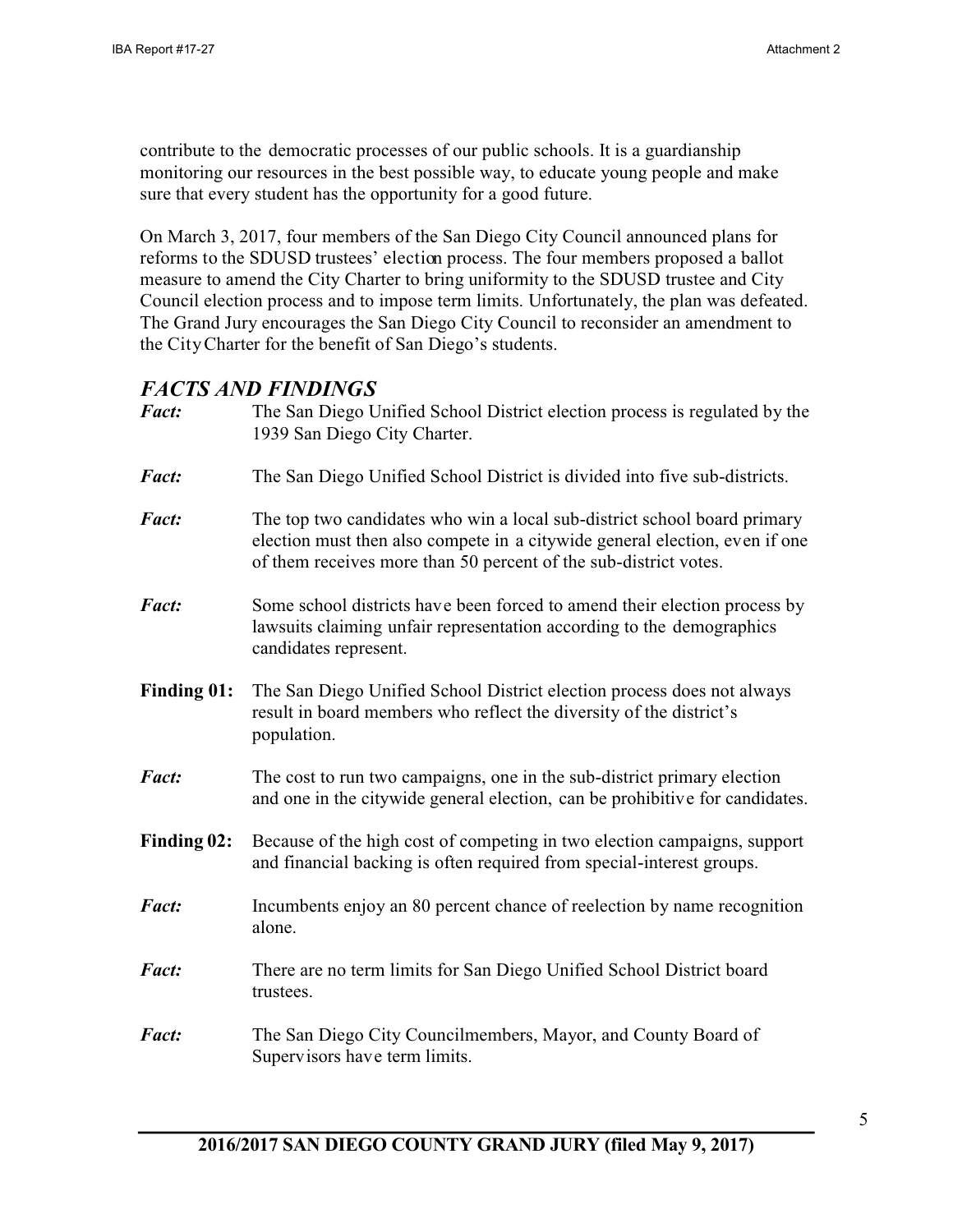| Fact:              | In general, surveys show term limits are favored by 67 percent of voters<br>nationwide.                                         |  |
|--------------------|---------------------------------------------------------------------------------------------------------------------------------|--|
| <b>Fact:</b>       | The Sweetwater Union School District voted in the November 2016<br>election to have term limits for its school board members.   |  |
| <b>Fact:</b>       | Limiting the terms that one member can serve on the board invites new<br>community members and new ideas.                       |  |
| Finding 03:        | Term limits enable more citizens to take part in school governance.                                                             |  |
| <b>Finding 04:</b> | By instituting sub-district elections and term limits, a large part of the<br>elections process will be returned to the people. |  |
| Finding 05:        | Term limits broaden the pool of people involved in the schools boards.                                                          |  |
| <b>Finding 06:</b> | School board positions were not intended to be a long-term career<br>position.                                                  |  |

### **The 2016/2017 San Diego County Grand Jury recommends that the San Diego City Council:**

- **17-28: Consider placing a measure on a future ballot to allow the voters to decide whether to amend the San Diego City Charter to change the election process for the San Diego Unified School District School Board Elections, allowing only citizens in their sub-districts to elect representation directly from their sub-district.**
- **17-29: Consider placing a measure on a future ballot to allow the voters to decide whether to amend the San Diego City Charter to allow a San Diego Unified School District board candidate who receives a majority of the votes in their sub-district during the primary election be considered elected.**
- **17-30: Consider placing a measure on a future ballot to allow the voters to decide whether to amend the San Diego City Charter to limit the number of terms San Diego Unified School District School Board Trustees can serve.**

# *REQUIREMENTS AND INSTRUCTIONS*

The California Penal Code §933(c) requires any public agency which the Grand Jury has reviewed, and about which it has issued a final report, to comment to the Presiding Judge of the Superior Court on the findings and recommendations pertaining to matters under the control of the agency. Such comment shall be made *no later than 90 days* after the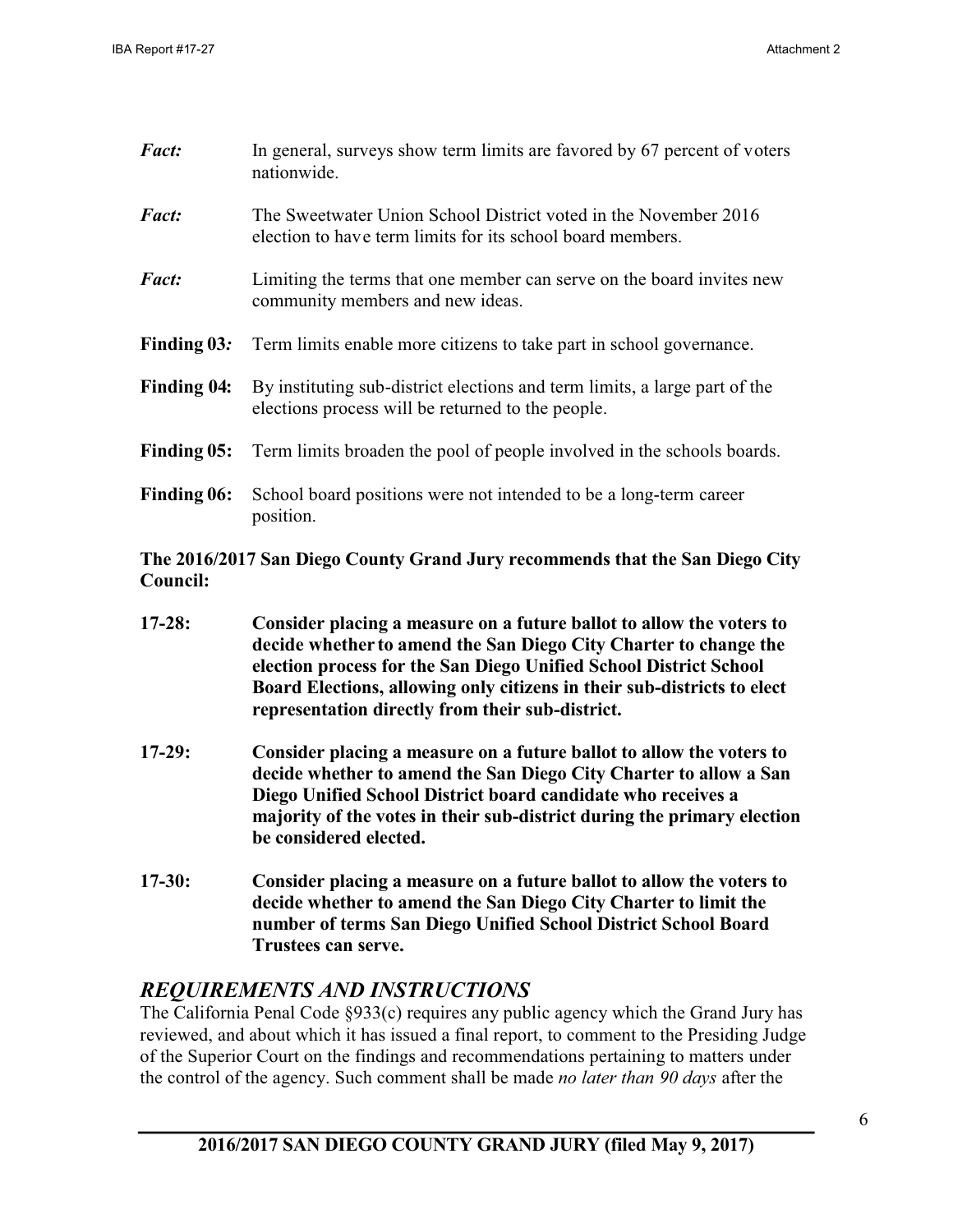Grand Jury publishes its report (filed with the Clerk of the Court); except that in the case of a report containing findings and recommendations pertaining to a department or agency headed by an elected County official (e.g. District Attorney, Sheriff, etc.), such comment shall be made *within 60 days* to the Presiding Judge with an information copy sent to the Board of Supervisors.

Furthermore, California Penal Code §933.05(a), (b), (c), details, as follows, the manner in which such comment(s) are to be made:

- (a) As to each grand jury finding, the responding person or entity shall indicate one of the following:
	- (1) The respondent agrees with the finding
	- (2) The respondent disagrees wholly or partially with the finding, in which case the response shall specify the portion of the finding that is disputed and shall include an explanation of the reasons therefor.
- (b) As to each grand jury recommendation, the responding person or entity shall report one of the following actions:
	- (1) The recommendation has been implemented, with a summary regarding the implemented action.
	- (2) The recommendation has not yet been implemented, but will be implemented in the future, with a time frame for implementation.
	- (3) The recommendation requires further analysis, with an explanation and the scope and parameters of an analysis or study, and a time frame for the matter to be prepared for discussion by the officer or head of the agency or department being investigated or reviewed, including the governing body of the public agency when applicable. This time frame shall not exceed six months from the date of publication of the grand jury report.
	- (4) The recommendation will not be implemented because it is not warranted or is not reasonable, with an explanation therefor.
- (c) If a finding or recommendation of the grand jury addresses budgetary or personnel matters of a county agency or department headed by an elected officer, both the agency or department head and the Board of Supervisors shall respond if requested by the grand jury, but the response of the Board of Supervisors shall address only those budgetary or personnel matters over which it has some decision making authority. The response of the elected agency or department head shall address all aspects of the findings or recommendations affecting his or her agency or department.

Comments to the Presiding Judge of the Superior Court in compliance with the Penal Code §933.05 are required from the: